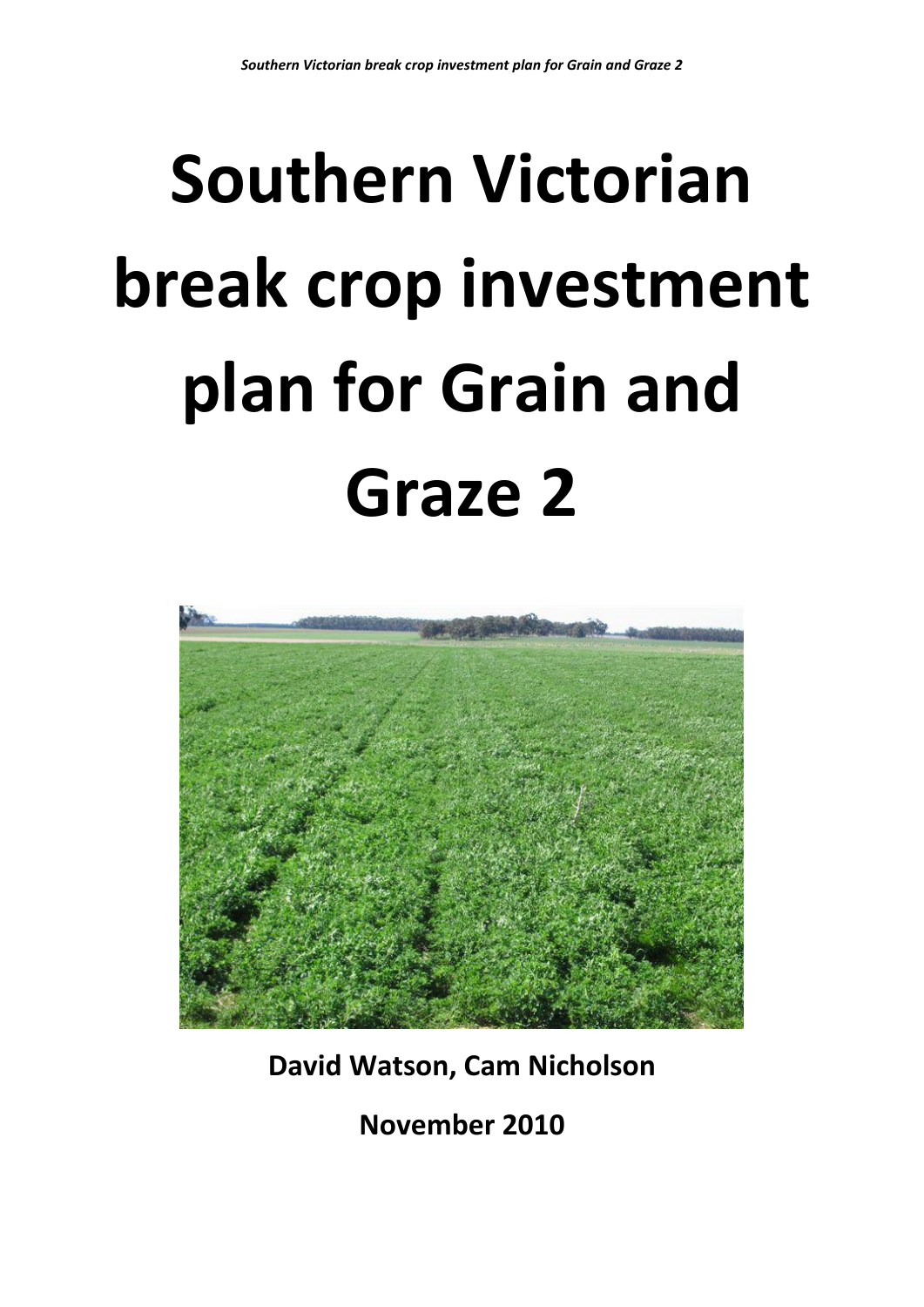## **Summary**

Identifying suitable break crop rotations is a major challenge for farmers and advisors in Southern Victoria. Canola has been the main break crop used, but the high input costs and susceptibility to frost and dry finishes makes it high risk. There is also a perception canola yields are declining with its repeated use in the rotation. Weeds, especially annual ryegrass, emerging herbicide resistance, root diseases and the depletion of soil nitrogen are major reasons for seeking alternatives to canola.

Reliable legumes are required, but to date there is no pulse or fodder legume that have been successfully integrated into a crop rotation. A recent national benchmarking report of 2,400 farmers with crop and livestock enterprises indicated the average amount of legume per farm in Southern Victoria was only 18 ha, the lowest (by % of farm area) of all cropping regions in the Australia. The report also found farmers and advisors in Southern Victoria had the lowest confidence in using legume break crops in a rotation.

To appreciate the current level of knowledge and experience in break crops, crop transition and in particular the use of legumes in the rotation, a small market research project was initiated. The market research provided an understanding of the current level of 'experimentation' with legumes in Southern Victoria, identified barriers to successful adoption and provided a framework for investment through Grain and Graze 2 (and potentially other programs).

In-depth telephone interviews were conducted with 16 progressive farmers and agronomists in Southern Victoria. This provided an opportunity for them to explore their philosophy and experiences and to voice the direction they though research and extension should go. There was 141 years of experience with break crops between the 16 people interviewed.

Faba beans, field peas and chick peas were the three most common grain break crops used. Lupins, mung beans and lentils were mentioned less often. Legume based annual pastures were identified as a potential option, especially where livestock is an integral part of the farming business. Several interviewees also suggested the use of grass species (ryegrass, cereals) to use in fodder conservation, primarily for weed control. There are also some 'novel' break crop ideas including using millet and fodder brassicas to maintain groundcover and retain soil moisture. The potential livestock and whole farm system benefits from grazing or making fodder from break crops was poorly understood.

An important insight is that farmers and advisors want approaches that address **multiple** solutions during the break phase, however they accepted that these multiple benefits may need to be accumulated over time, allowing for a lesser benefit in one year to be 're-paid' in later years. Rotation length and sequencing of different break crop options needs to be considered, with analysis focusing on the net benefits over time and not simply one crop.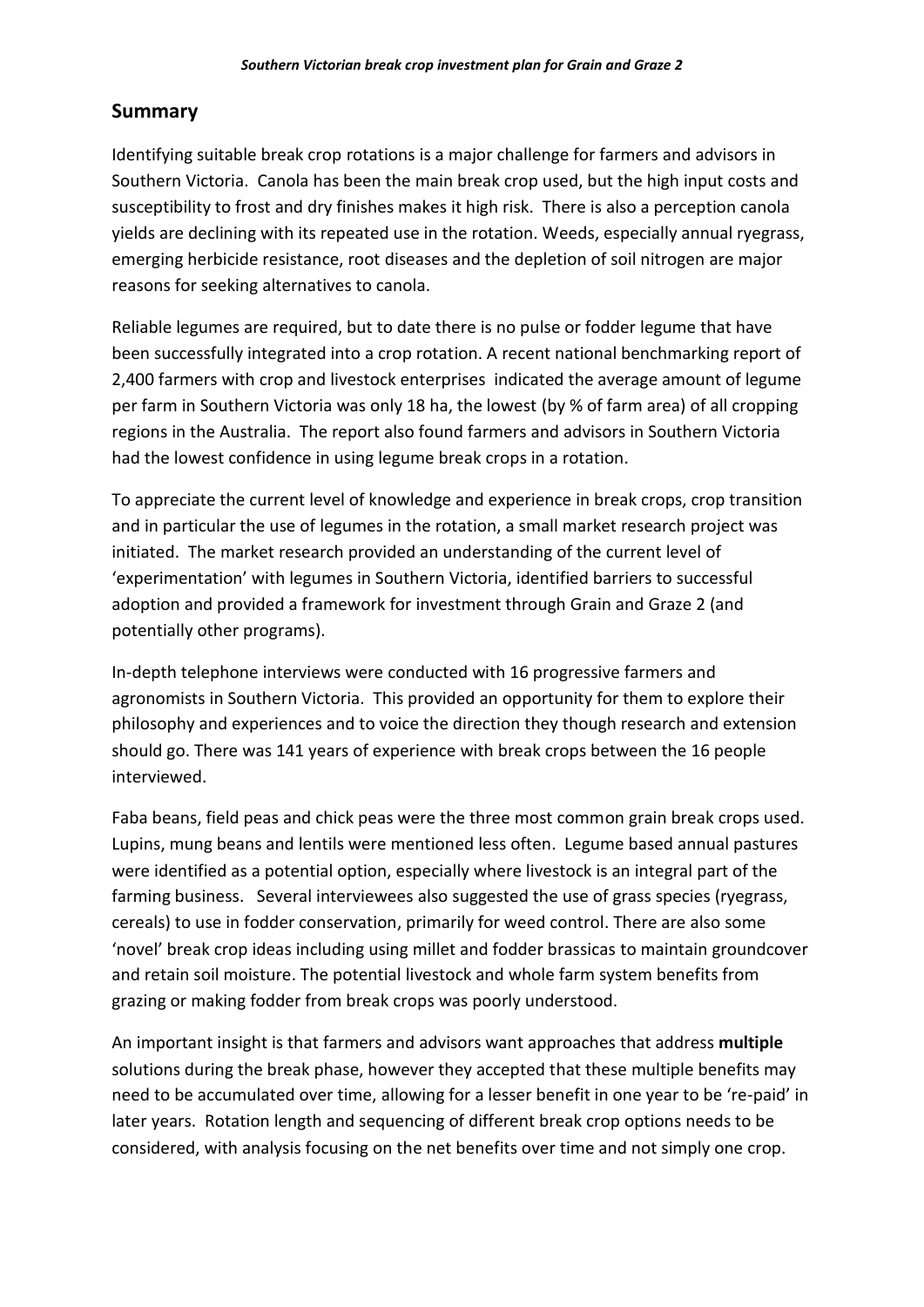Responses from the interviews revealed three significant variables that influenced the type of break crops that may be appropriate at any point in time. These were **preference** or inclination towards livestock, the **problems** that needed solving and the prevailing conditions or **opportunities** when the choice needed to be made. The opportunities were summarised as seasonal conditions, livestock prices and availability and the value of the current crop versus potential returns of future crops.

The results from this survey suggest there are numerous combinations of species, applications and desired benefits from a break crop phase. This creates a complexity because there is a multitude of 'right answers' depending on an individual farming circumstance. It also creates a challenge to identify investments in research and extension that will provide greatest returns.

The development approach to be used in Grain and Graze 2 is based on a participatory action research model. Key aspects of the work will include utilising break crops farmers were already going to implement, providing specialist agronomic and research capabilities to farmers, using local groups to determine best bet options and to interpret findings, case studies and by providing leadership to draw together complimentary findings from other relevant programs.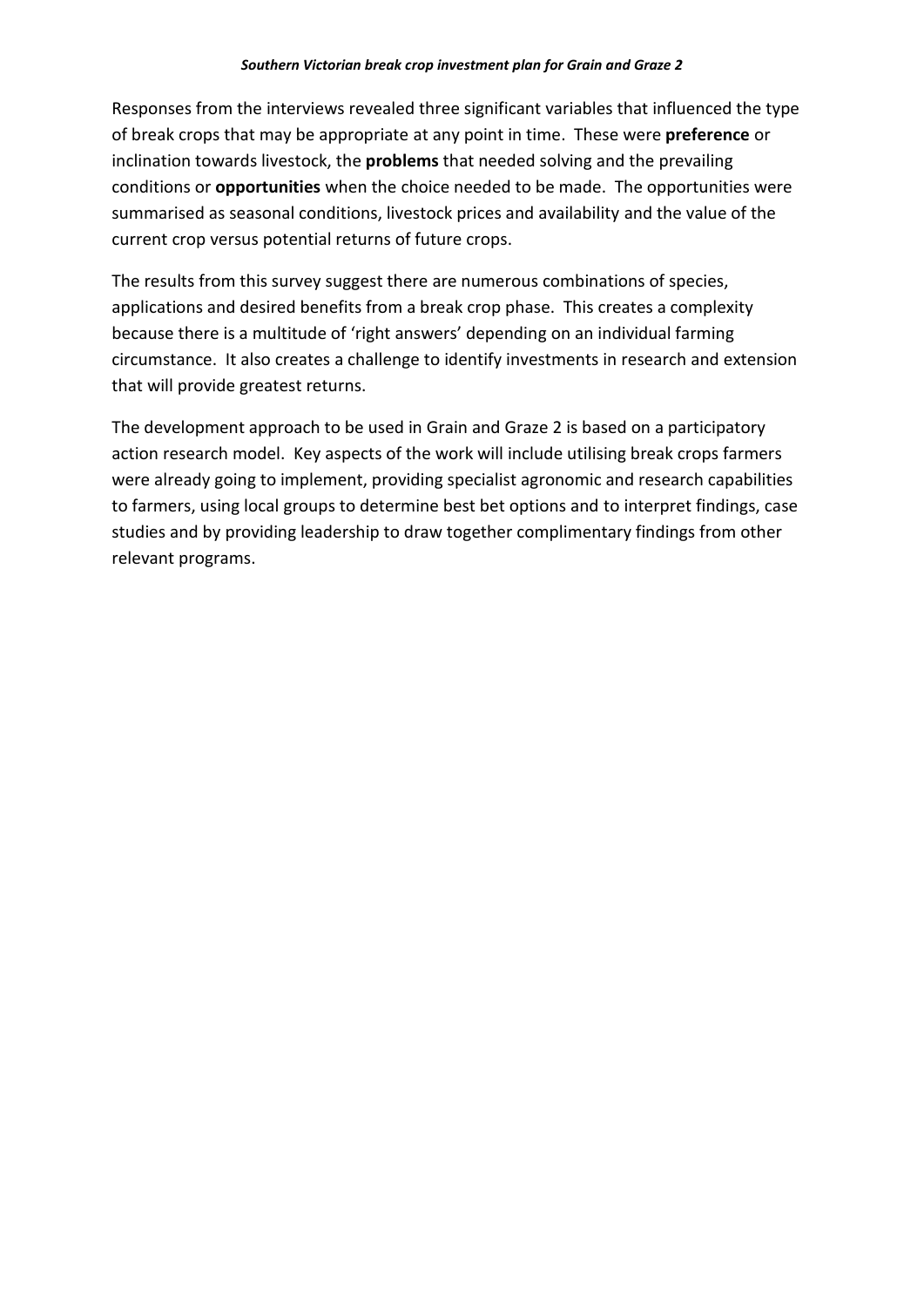# **1. Preamble**

Finding reliable crop rotations is an emerging issue for farmers in Southern Victoria. As cropping is a relatively 'new' activity, the transition to cropping has simply required the removal of pasture followed by a cycle of canola, wheat and barley. This three year rotation is repeated several times. However in the next few years more and more farmers will have completed a six or nine year crop rotation and will be looking for a break or non cropping phase to combat weed and disease build up and address a depletion of soil nitrogen (part of which was supplied from the previous pasture phase).

The reliance on canola in the three year rotation is also being questioned because it is a higher risk crop than cereals (additional input costs and less flexibility if yield is affected by frost or a dry finish to the season). Anecdotal evidence also suggests a slow decline in yields despite improved agronomic practices, through to be due to soil disease build up.

The current crop rotation in Southern Victoria does not include a reliable legume. A recent national benchmarking report of 2,400 farmers with crop and livestock enterprises, indicated the average amount of legume per farm in Southern Victoria was only 18 ha, the lowest of all cropping regions in Australia (Roberts Evaluation, 2010). The same report showed farmers and advisors saw legumes as highly appropriate in the crop rotation, but within the regions surveyed, Southern Victoria scored the lowest in their confidence to implement these rotations. To meet the legume adoption targets set in Grain and Graze 2, the report stated 'Southern Victoria may be challenged by the very limited marketability of legumes in the region'.

Finding alternative crops to canola **and** determining the appropriate place and application of these alternatives is critical to the longevity of cropping the Southern Australia. Given the current 'lifecycle' of many cropping phases, it is inevitable that farmers will be 'forced' to experiment. This experimentation is already starting to happen, with a rapid increase in legume experimentation (figure 1) and the trialling of lucerne. The SFS member survey (2008) indicated a rapid change in the number of farms with lucerne. In 2004 only 4% had lucerne on their farms but this was projected to reach 61% by 2008, albeit on a very small area.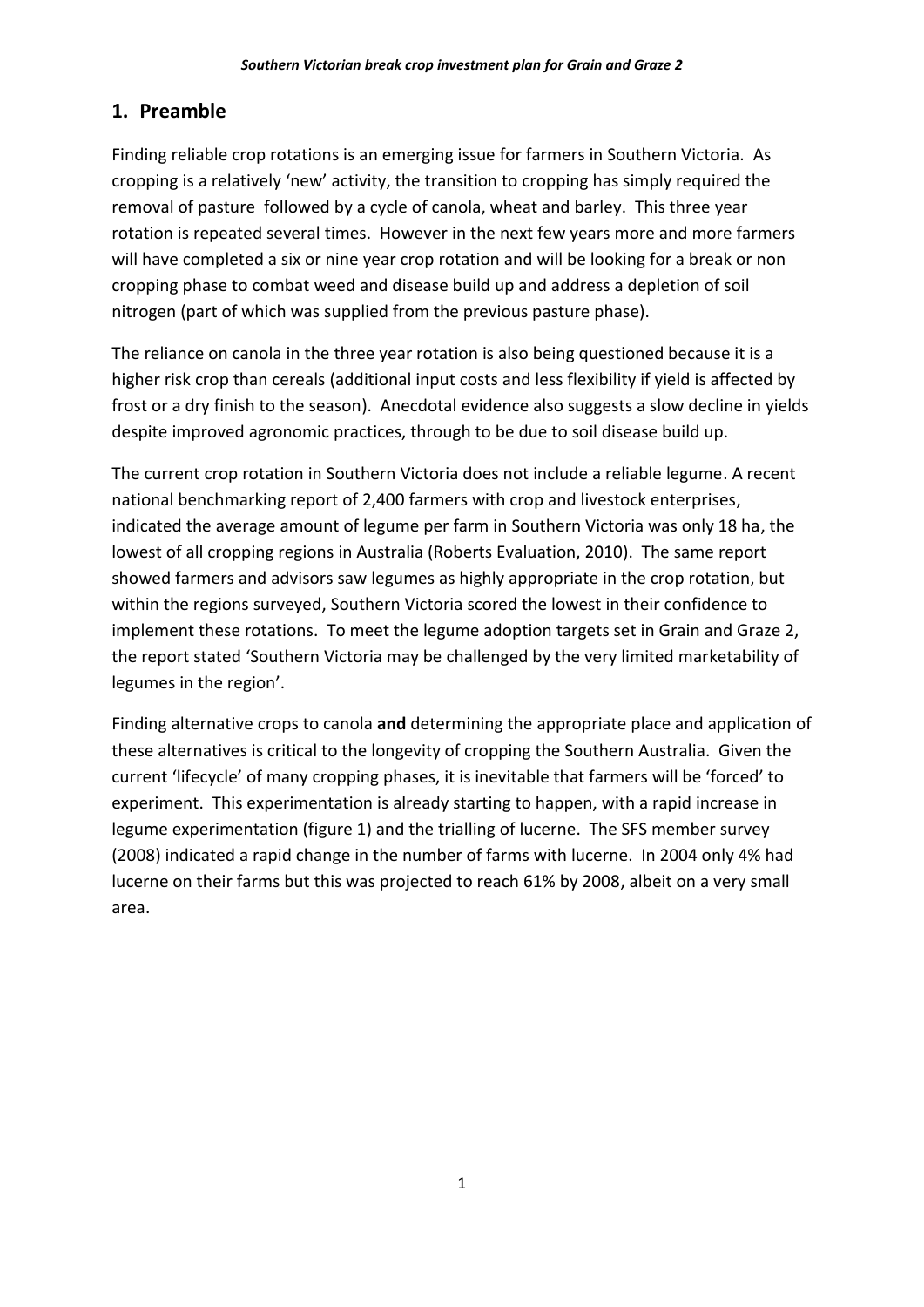*Southern Victorian break crop investment plan for Grain and Graze 2*



# **Figure 1: Proportion of cropped area sown to cereals, canola and legumes (2005/2006 left, 2006/2007 right): Source ABS**

As indicated in the benchmarking report, farmers are experiencing difficulties in either growing legume crops eg peas, beans, lupins or realising the full potential from more common pasture legume crops eg short term use of lucerne or knowing the fit of potential new varieties such as Sulla and annual clovers.

A second critical aspect of the break phase is the short term implications for soil moisture and the longer term implications for soil structure<sup>1</sup>. There may be opportunity to use annual legume crops and legume pastures in 'novel' ways to assist in moisture retention, groundcover, weed control and soil modification.

To appreciate the current level of knowledge and experience in break crops, crop transition strategies and in particular the use of legumes in the rotation, a small market research project was initiated. The market research provides an understanding of the current level of 'experimentation' with legumes in Southern Victoria and identifies barriers to successful adoption. This would provide a framework for investment through Grain and Graze 2 and also identify opportunities for other complementary investment eg Pulse Australia, GRDC crop sequencing project, MLA feedbase plan.

**.** 

 $<sup>1</sup>$  It is unclear what impact the phase length of lucerne may have on soil water holding capacity and</sup> subsequent crops and pasture production. Investigations specifically looking at lucerne are being conducted in another part of the Grain and Graze 2 program.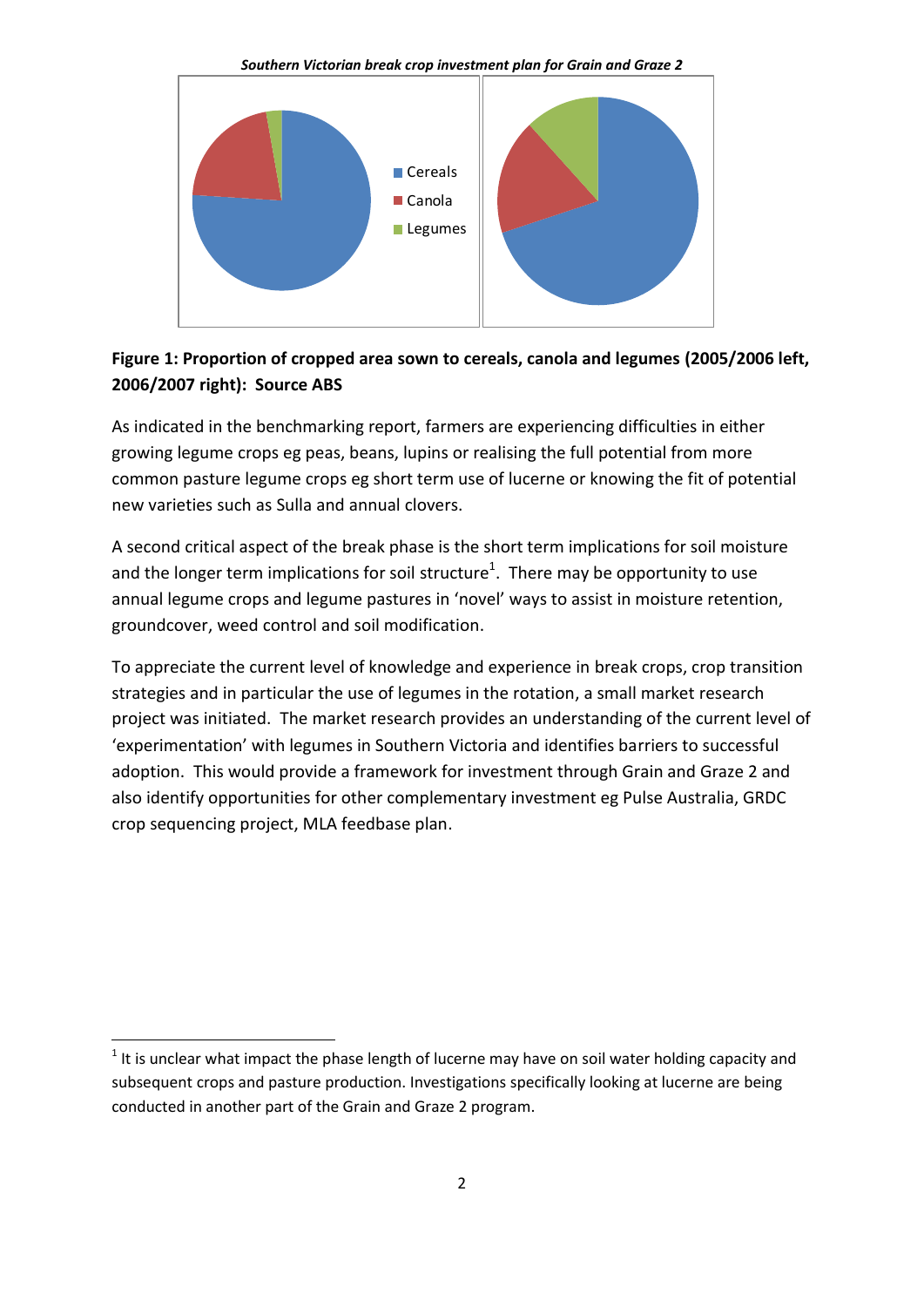# **2. Survey method**

In-depth telephone interviews were conducted with 16 progressive farmers and agronomists in Southern Victoria who were recognised as being active in their search for better rotations and have been investigating or trialing alternative break crops. This was a select population and the interviews were designed to give them the opportunity to discuss their philosophy and experiences and to explore the direction they though research should go (rather than to develop a technical understanding of 'best practice' rotations in the region).

A focused conversation method (Stanfield, 1997) was used to guide the interview questions (appendix 1). There were no right or wrong or multi choice answers and no agree or disagree type questions. Instead interviews was conducted to tease out ideas, thoughts and attitudes of leading practitioners and advisors.

The interviews lasted between 40 and 90 minutes. Every opportunity was given for the participants to explore ideas and experiences that would contribute to a greater understanding of the issues and requirements in the high rainfall zone. Confidentiality was assured to each participant.

Interviews were conducted by David Watson, principal of Agvise Services Pty Ltd over a three month period from mid August 2010. Agvise Services is an independent crop agronomy consultancy business located near Geelong.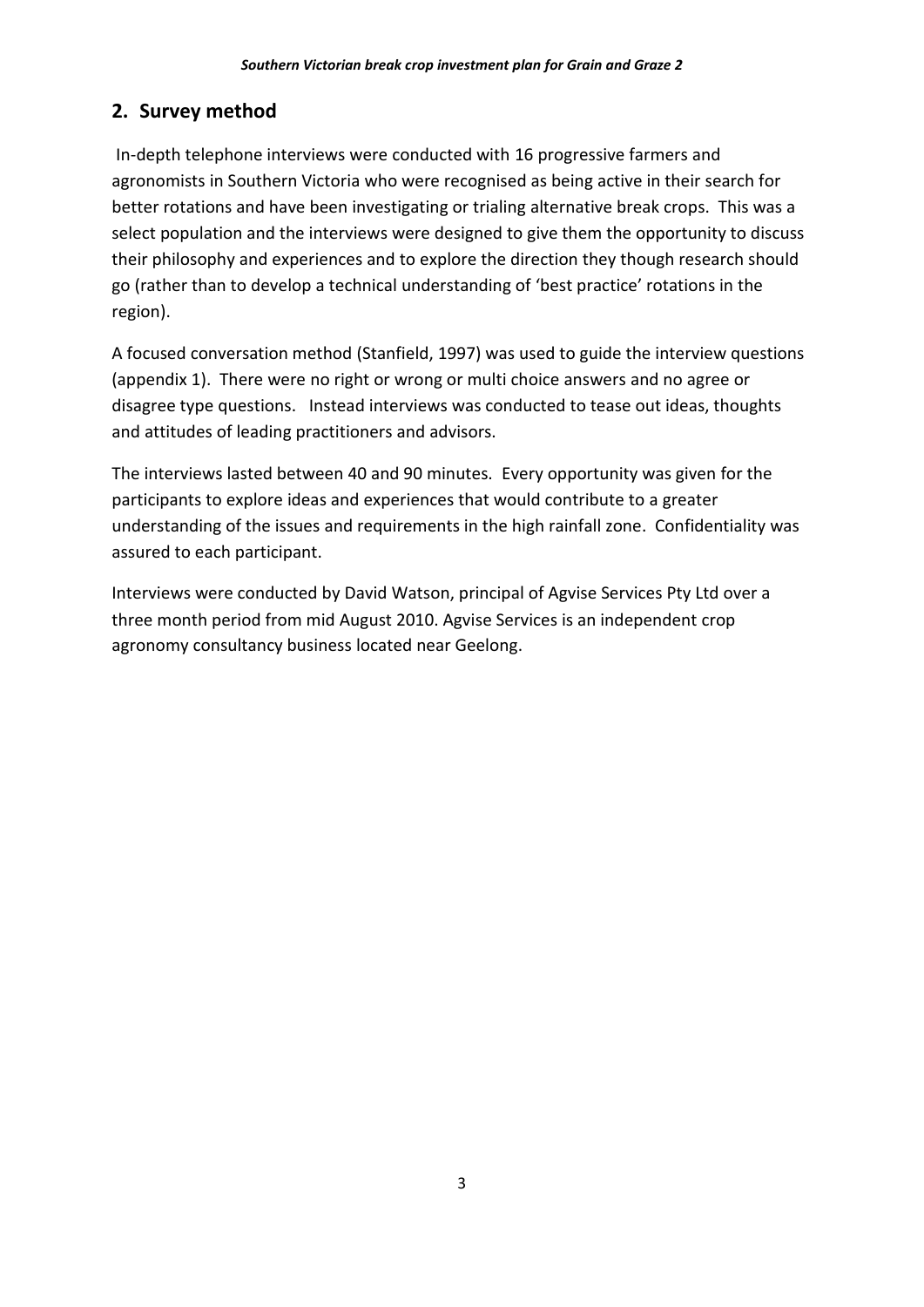# **3. Results**

Many break crop combinations were discussed by interviewees. This included different species, multiple issues they wanted the break phase to help address and a range of possible applications depending on circumstances. There was 141 years of experience with break crops between the 16 people interviewed. A summary of these deliberations is presented (appendix 2).

The vast majority of interviewees believed viable break crops were essential in the high rainfall zone to ensure long term sustainability of the cropping system. It was felt the cropping system would come under increasing pressure from weeds, disease and rising input costs unless alternatives were found. One well travelled interviewee commented 'nowhere in the world are there long term cropping systems without break crops'.

There was strong support to develop a range of break crop options. As stated previously, canola is currently the only significant break crop in Southern Victoria and interviewees all said more options are required to suit the diversity of soil types, rotations, enterprise mixes and problems.

Faba beans, field peas and chick peas were the three most common grain break crops used. Lupins, mung beans and lentils were mentioned less often. Legume based annual pastures were identified as a potential option, especially where livestock is an integral part of the farming business. Several interviewees also suggested the use of grass species (ryegrass, cereals) to use in fodder conservation, primarily for weed control. There are also some 'novel' break crop ideas including using millet and fodder brassicas to maintain groundcover and retain soil moisture over summer.

Annual ryegrass control was the most common reason cited for needing suitable break crops (about 75% of all interviewed). Currently there are no well developed break crop options in the rotation other than canola to control annual ryegrass. This is further exacerbated by raised bed cropping systems where furrows and headlands provide the ideal environment for uncontrolled weed development. In addition spraying conditions and paddock trafficability in Southern Victoria often limits the capacity to apply herbicides when and where they are required. These factors in combination increase the significance of the annual ryegrass problem and hence farmers desire to find viable alternatives.

There was also a strong desire to reduce the dependence on nitrogen fertiliser through the use of perennial or annual legume crops. However many interviewees were skeptical about the amount of nitrogen accumulation believed to be derived from various legumes, especially in the high rainfall zone.

The potential livestock and whole farm system benefits from grazing or making fodder from break crops was poorly understood. While there were regular references to animal and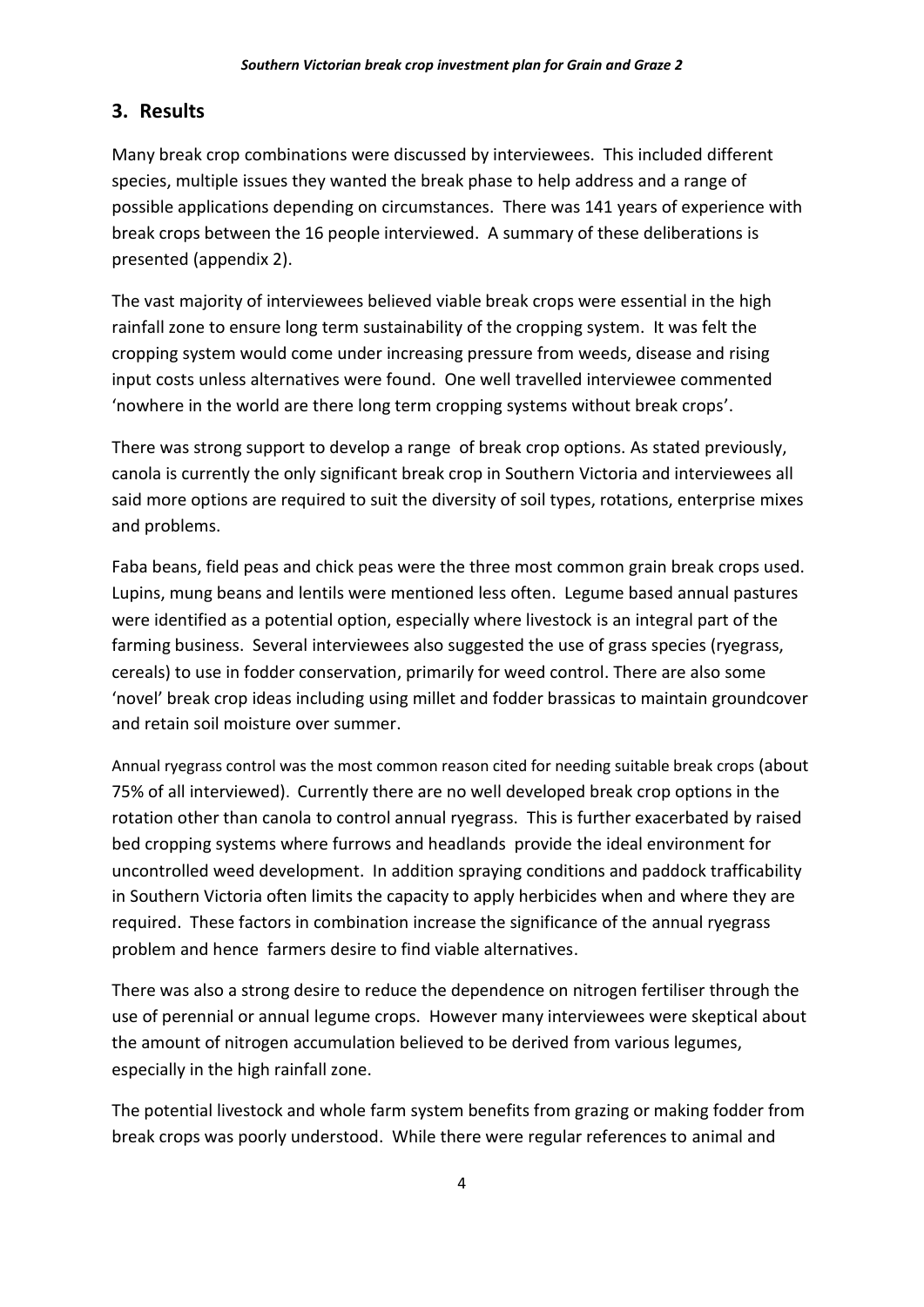crop production synergies that *could* exist, the size of these net benefits and the management strategies to maximise the opportunities were not known. Quantifying these perceived benefits over a number of years and across a full crop rotation is required.

Many interviewees sought improvements in the productive capacity of the soil from the inclusion of break crops. They believed that current 'best practice' cropping systems are maintaining soil health, but there is great scope for improvement. Areas suggested for investigation include modification to subsoil structure and fertility and the manipulation of plant available water to influence rooting depth of subsequent crops.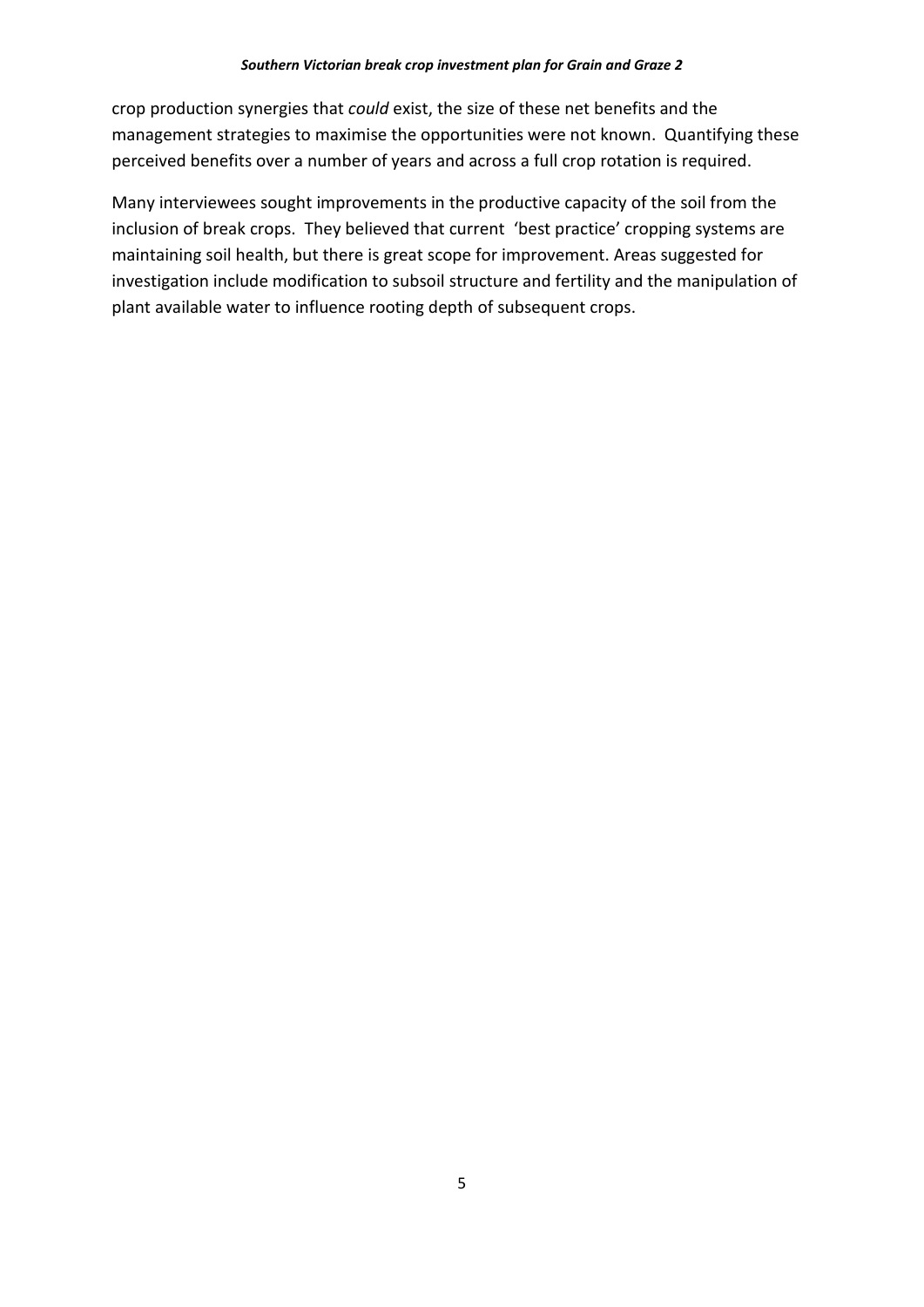# **4. Insights**

The results from this survey suggest there are numerous combinations of species, applications and desired benefits from a break crop phase. This creates a complexity because there is a multitude of 'right answers' depending on an individual farming circumstance. It also creates a challenge to identify investments in research and extension that will provide greatest returns.

Responses from the interviews revealed three significant variables that influenced the type of break crops that may be appropriate. These are described as preference, problem and opportunity.

## **4.1 Preference**

Preference refers to the farmer's inclination towards cropping or livestock. While there was a continuum in preference, at one end were those farmers who were **crop focused**. They do not have livestock in their enterprise mix and were unlikely to re-introduce them even if livestock were integral to implementation of some of the break crop options. Farmers with this preference were looking for crop only options eg pulses.

At the other end of the continuum were farmers who were **enthusiastic about livestock** as part of their enterprise mix. They were positive about some of the possible solutions involving livestock, even if it added additional management aspects to the animal enterprise. Solutions that benefit both the livestock and cropping phases were embraced. These farmers are flexible in their use of livestock and happy to use them if it is the most effective solution to their problems.

Between these two groups are those farmer who would **'tolerate' livestock** if benefits to the cropping system are realised in the long run. They may not be a strong supporter of livestock, but are prepared to retain some in the system to make different break crop options work.

## **4.2 Problems they want the break crop to help solve**

There were a range of problems interviewees were trying to solve through using break crops. As mentioned previously the most common problem was annual ryegrass. There was a belief that as cropping programs mature and herbicide resistance become more common (as indicated by the results of recent SFS/SARDI random paddock sampling through South West Victoria), annual ryegrass would be the biggest threat to the long term viability of cropping. They strongly believe the control of annual ryegrass in the cereal and canola phases (primarily through herbicides) has limitations and alternatives to 'clean up paddocks', either through the use of a different group and timing of herbicides or by non herbicide means is required.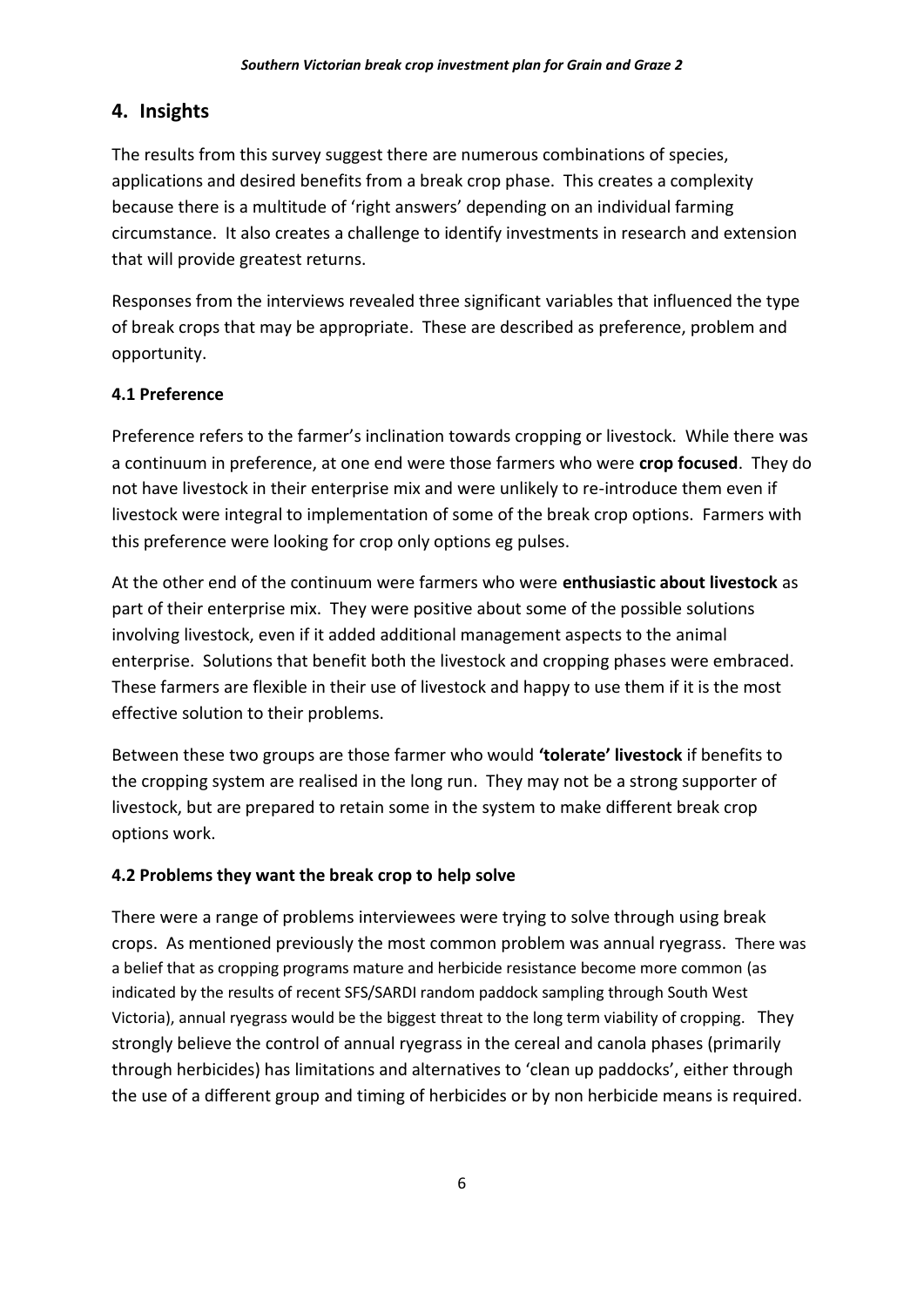Other major benefits sought from the break crop phase were increases in **soil nitrogen**, improvements in **'soil health'** and **better utilisation of water** over the year. Less common responses were to help combat **root disease**, improve or maintain **groundcover** and enable an **increase in whole farm stocking rate**.

However the most important insight is that farmers and advisors want approaches that address **multiple** solutions during the break phase. For example they want to control weeds, provide a disease break and increase soil nitrogen. They accept that these multiple benefits may need to be accumulated over time, allowing for a lesser benefit in one year to be 're-paid' in later years. The aspect of combination is the key. This brings rotation length and sequencing of different break crop options into consideration.

# **4.3 Opportunity**

The third variable was opportunity. The type of break crop interviewees were looking for was influenced by the prevailing conditions when the choice needed to be made. These prevailing conditions could be summarised as:

- **The season**. Out of season rainfall may prompt an unintended decision to use a break crop (or a different break crop) because moisture is available. Rather than lose the moisture, a decision may be made to utilise this and at the same time achieve other potential benefits.
- **Livestock price and availability**. If farmers had livestock and prices were favourable, a decision may be made to sow a break crop to use either in a finishing operation or to enable stock to be carried over until the next season when they are sold during a period of short supply. If livestock prices were less favourable, the margin may be too small to warrant the break crop.
- **The value of the current crop verses future crops**. There is continual evaluation occurring between the 'value' placed on the current crop and having an eye to potential benefits in the future. This was especially the case when current crops were marginal, say though a very wet winter. There was a continual underlying questioning; wondering if it would be better to cut current losses and establish a summer crop early that could use the moisture and provide potential benefits that could not be realised if the existing crop was carried through to harvest.

These three variables, preference, problem and opportunity interact to shape the type of break crop option that is appropriate at any point in time. This can be represented diagrammatically (figure 1 and appendix 3).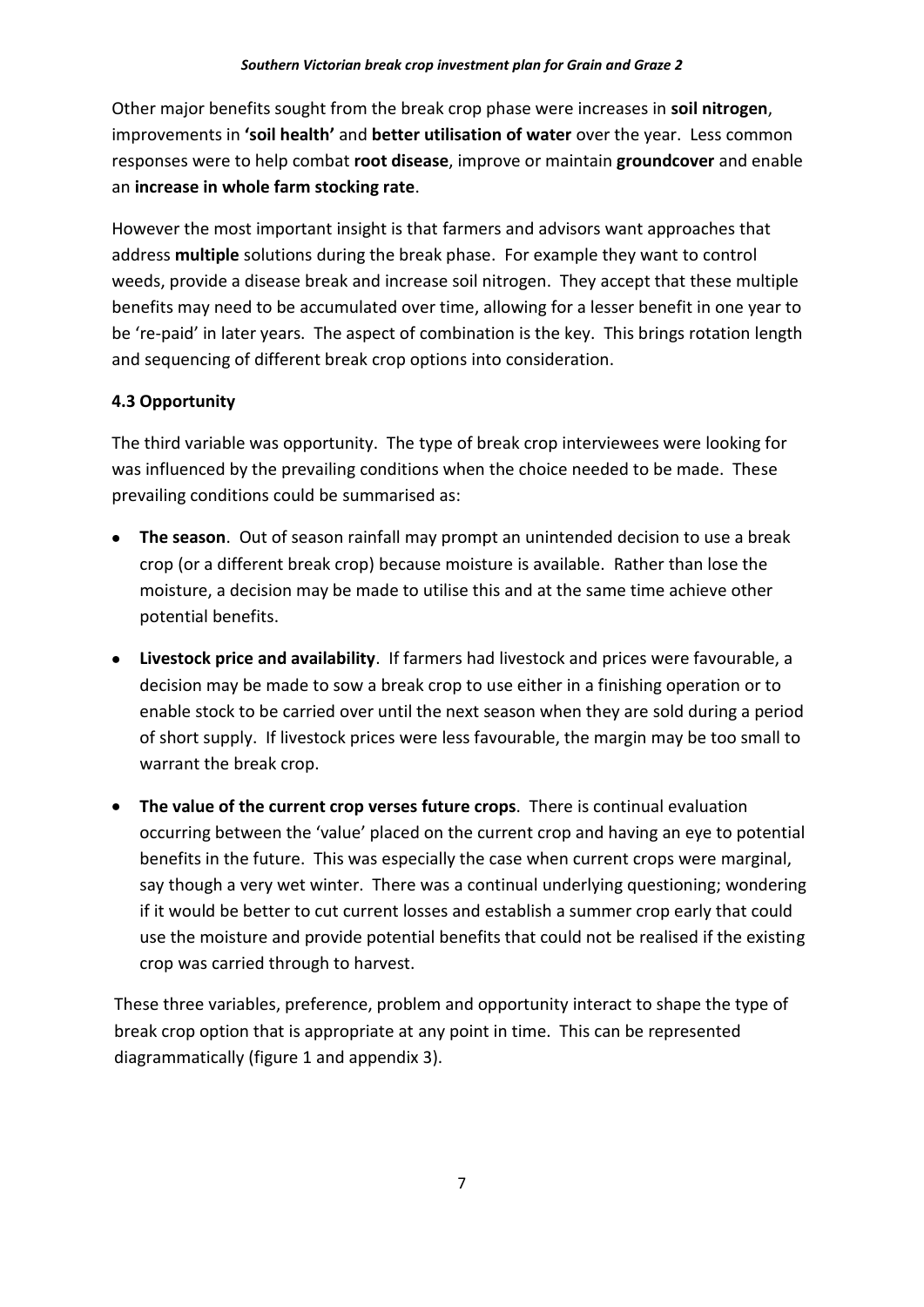



It is critical to consider the time dimension with these three variables. The opportunity variable is constantly in flux and can change quite rapidly such as a major climatic event (eg rainfall, frost). In contrast the preference variable is slow to change (and often is entrenched between generations). The problem to solve variable often resides between these two extremes and generally develops over several seasons.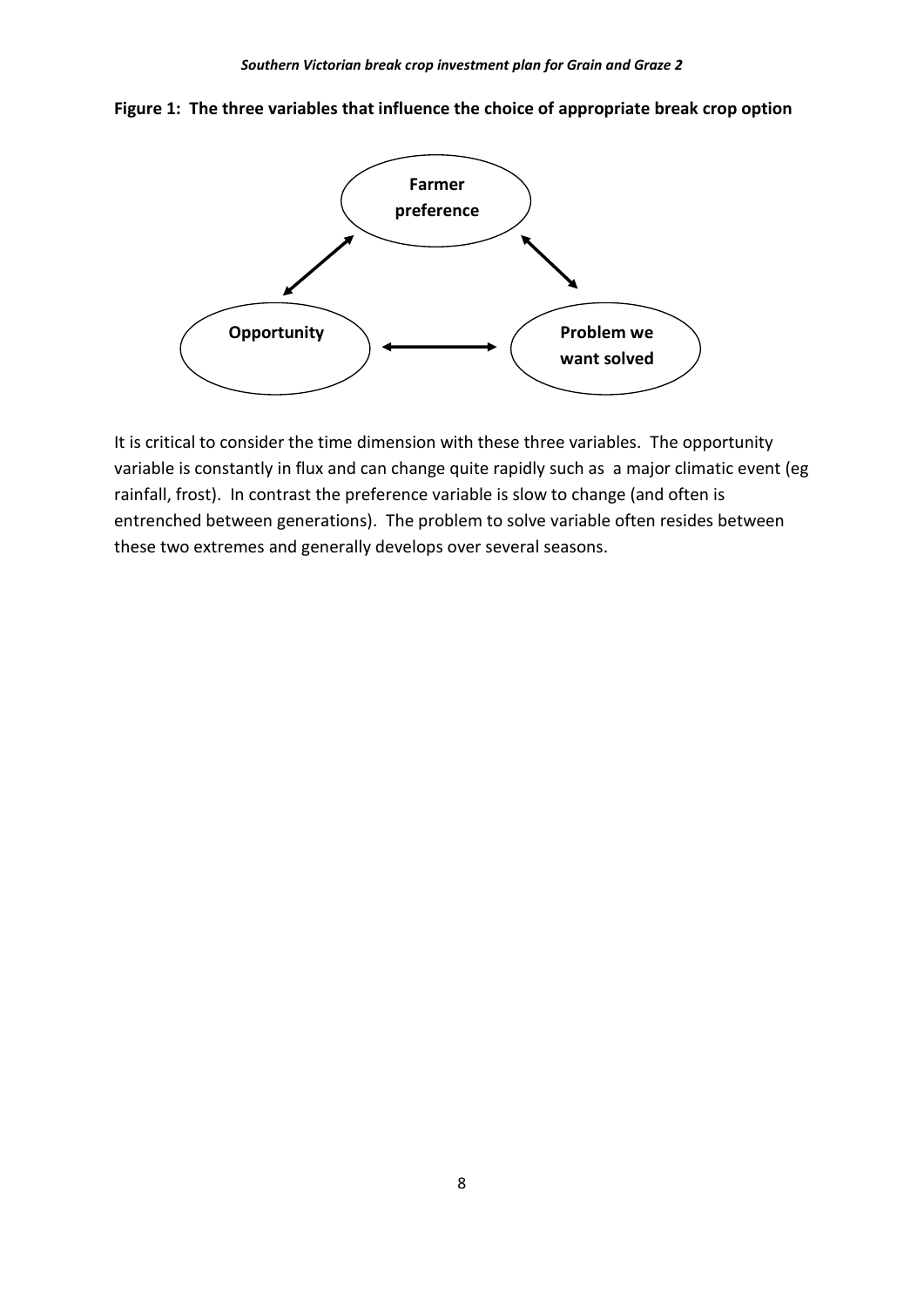## **5. Investment approach**

The combination of these three variables makes using the traditional research paradigm challenging because there is no appropriate break crop that meets all the requirements. There are multiple break crop solutions, that may only work in some years and under some circumstances. The combinations are almost endless and to try and test *all* of these combinations using 'white peg' type trialing is unrealistic because of cost and time. This conclusion was supported by those interviewed, who consistently commented that a replicated trial approach at a central location would not work. Trying to 'pick winners' would be equally challenging because the opportunities may make the break crops chosen unsuitable or unrealistic at that point in time. An alternative approach is needed that rapidly tests numerous alternatives under variable conditions.

The development approach to be used in Grain and Graze 2 is based on a participatory action research model (Whyte, 1991). This approach aims to generate information that is relevant to the end user through their involvement in identification of possible solutions, participation in the research phase and finally in the interpretation of the results. It taps into local knowledge and creates ownership of the possible solutions by the farming and advisory community. Above all the approach maintains flexibility and responsiveness required in this type of situation.

Characteristics of the participatory action research will include:

- Utilising break crops farmers were already going to implement, by imposing replicated or paired paddock treatments across them
- Providing specialist agronomic and research capabilities to ensure all necessary comparative information can be collected, collated and analysed
- Using local groups (existing or new) to determine best bet options and interpret findings (including cost benefit analysis)
- Enrolling local agronomists to work with clients on one or more break crop focus paddocks.
- Capturing as many case studies as possible to build the understanding of successful approaches to using break crops
- Providing leadership to draw together complimentary findings from Pulse Australia, the lucerne work in Grain and Graze 2 and other relevant investigations.

The focus of the work will be on those farmers who tolerate and/or are happy to use livestock. Work on pulses that does not involve livestock, either through direct grazing or grazing the stubble after harvest will be avoided, as this is already being investigated in the high rainfall zone through Pulse Australia and other interested parties. Work is also underway to investigate the impact of lucerne in the rotation through another component of Grain and Graze 2, so it is unlikely lucerne will feature in this work.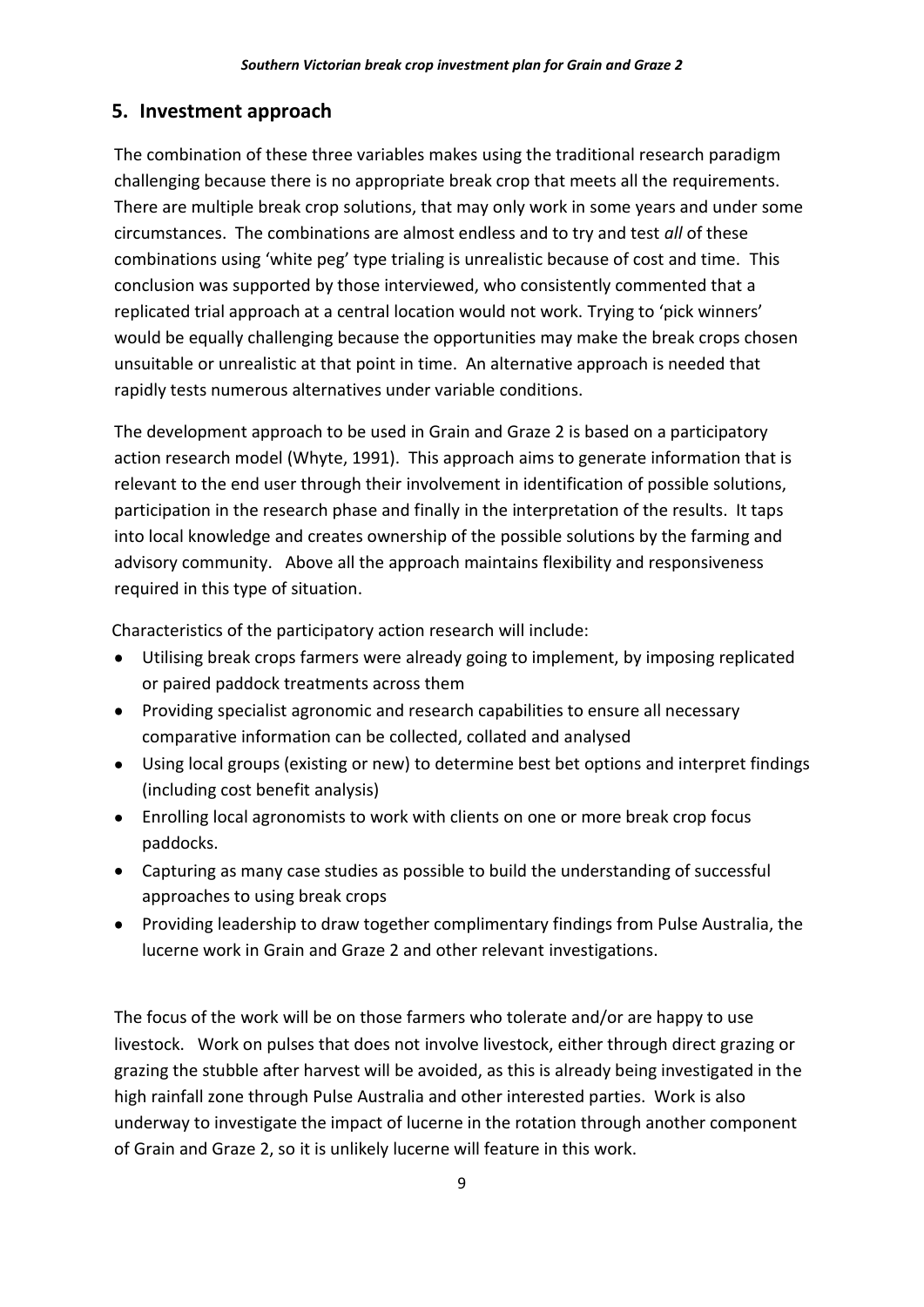# **6. References**

#### Roberts Evaluation (2010)

*Grain and Graze 2 Benchmark Report (draft).* A report prepared for the Grains Research and development Corporation

#### SFS (2008)

*Regional awareness, participation and adoption survey. Results of a regional survey in the Corangamite / Glenelg Hopkins Region.* Southern Farming Systems, Geelong

#### Stanfield, B. (1997)

*The Art of Focused Conversation*, Canadian Institute of Cultural Affairs, Ontario, Canada

#### Whyte, W. F. (1991)

*Participatory Action Research*, Sage, Newbury Park, USA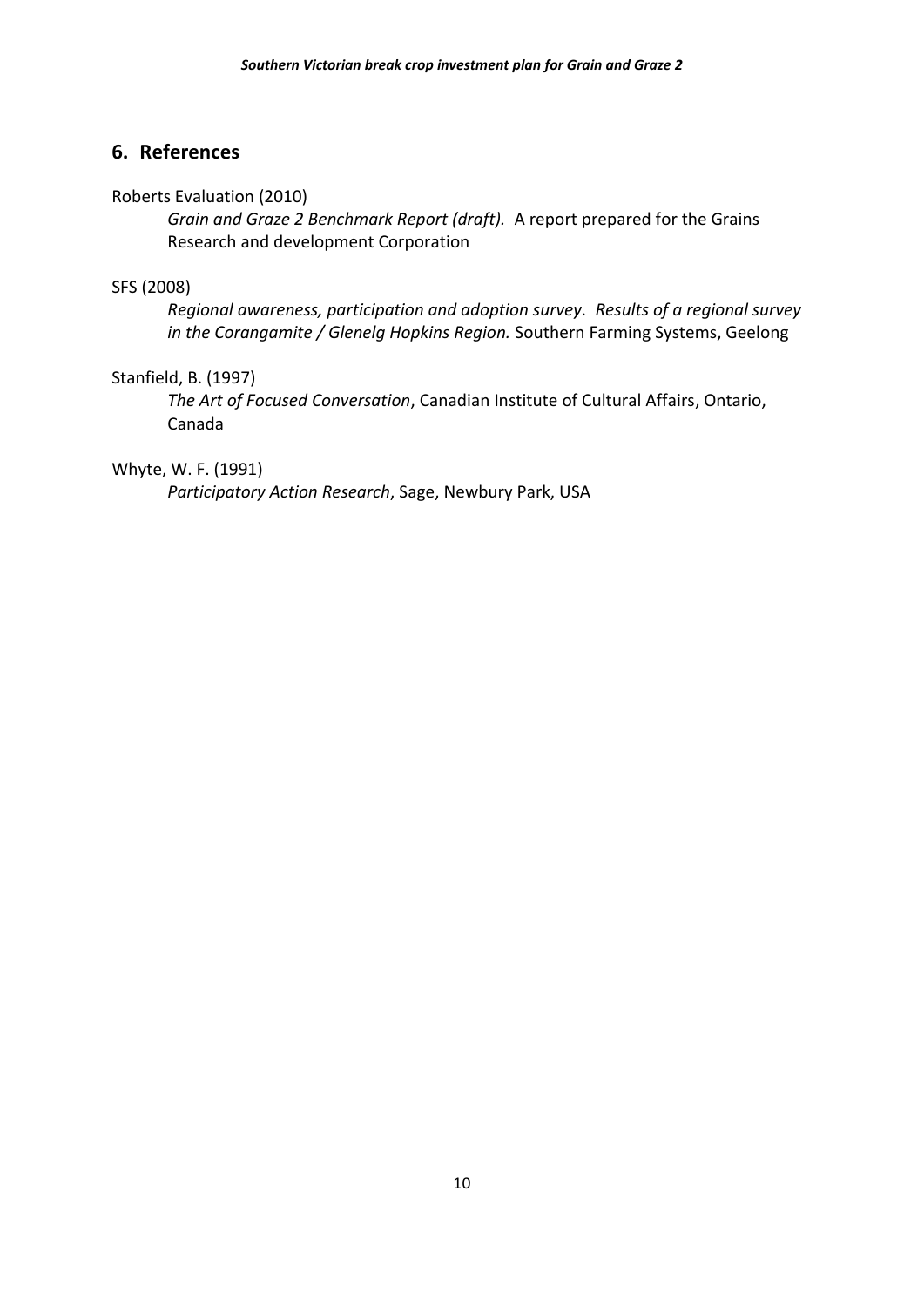## **Appendix 1: Outline of structured interview approach**

A semi-structured interview approach was adopted for this market research. The interview had four distinct steps

## **Step 1**

After a brief introduction of the interviewer and the Grain Graze 2 program, a background statement was read out that outlined the focus and scope of the interview.

*The Grain and Graze program believes break crops will be a crucial component of a mixed farming system in the future. By break crops we mean any type of farming activity including things like manuring and hay cutting that fit a farming system and provide advantages such as weed, pest and disease control, extra N, improved soil structure and maintaining groundcover. We are keen to talk to a number of progressive farmers who have thought about or are implementing practices to helps focus our research work over the next four years* 

*In mixed farming systems in the High Rainfall Zone, the use of break crops can have significant impact on both short and long term profitability of the system by influencing things such as;*

- *Herbicide resistance in weeds*
- *Weed burdens & seed banks*
- *Soil nutrition (eg nitrogen)*
- *Soil structure in the topsoil & subsoil*
- *Livestock feed supply*
- *Ground cover*
- *Plant and soil disease*

*We consider break crops as those used solely in the cropping rotation or as part of the livestock production system. In cropping they are typically thought of as pulses for grain production, but given our situation in southern Victoria, we could also be considering other non pulse annual & perennial legumes, green & brown manure crops and perhaps brassicas.* 

*So with this in mind, could I ask you a number of questions to get your experiences and thoughts on break crops and legumes in your cropping system.* 

## **Step 2**

Questions were asked to develop an understanding of current and historic practices and observations of each interviewee. Questions included:

- What types of break crops have you tried and how did they go?
- Why did you use this (these) break crop(s)?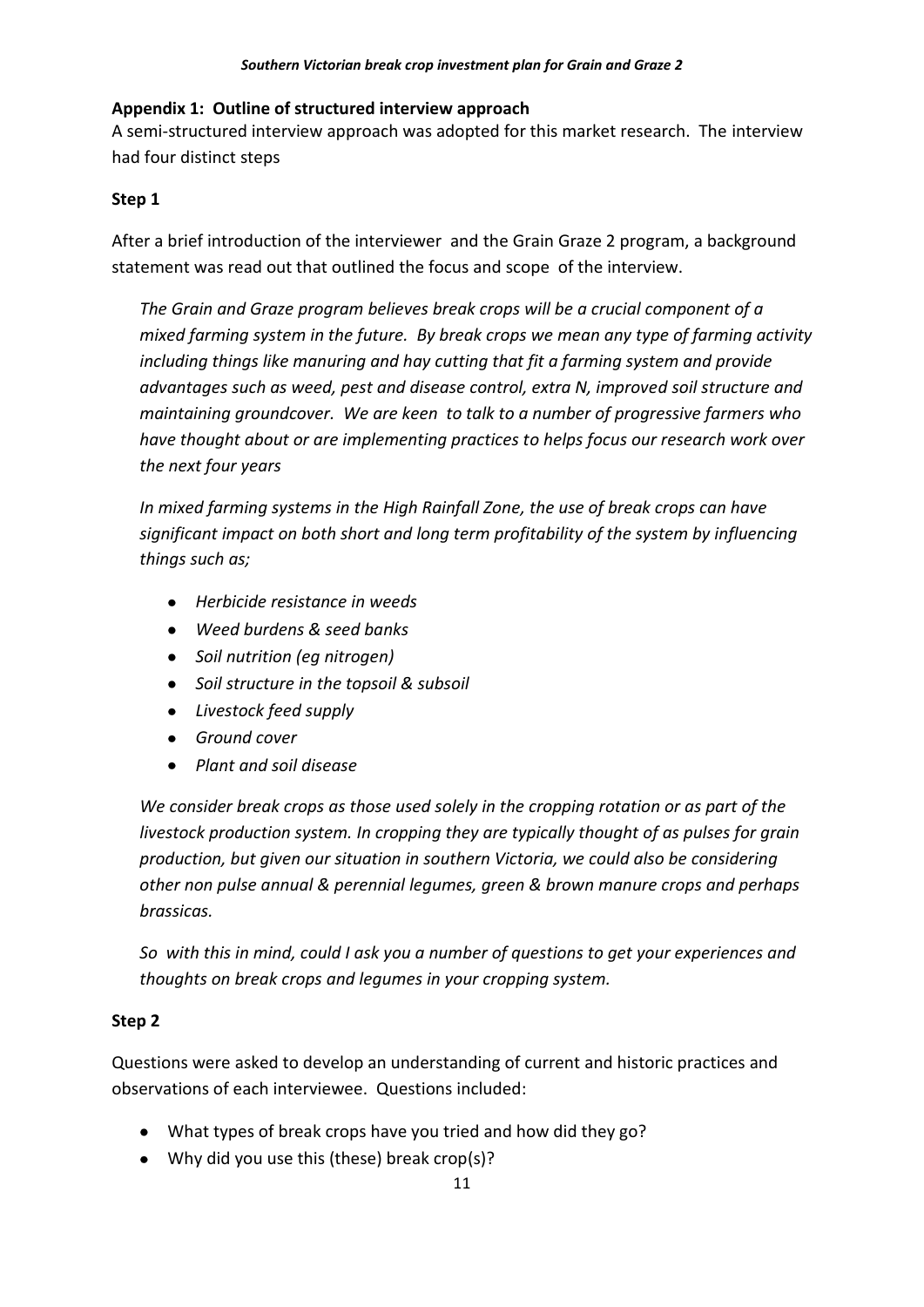- What aspects of these break crops(s)worked and what difficulties did you encounter?
- How many years have you been trying?
- What other break crops do you have an interest in?
- What types of break crops have others tried that you think are interesting?
- What is stopping you from trying them?

### **Step 3**

Questions were asked to context the responses in step 2. In this step interviewees were encouraged to think laterally about the broader concept of a break phase. It included questions such as:

- Where has this interest (motivation) come from?
- What attributes (benefits) do you think a break crop needs to have?
- If we don't find a break crop, what might this mean for your business?

## Step 4

The last step narrowed down the interviewees areas of interest and priorities. It included questions such as:

- Which of the current options seem to have potential and what are their strongest attributes.
- Which of the current options don't seem to have potential and why?
- What are the current limitations we need to sort out?
- What would be the best way of doing this who should be involved, (farmers, researchers) and how should it be delivered?
- If you could get some work happening tomorrow, what would you do first?
- Any other thoughts or suggestions?

The interview concluded with an acknowledgement of their contribution and an undertaking to forward summarised results when available.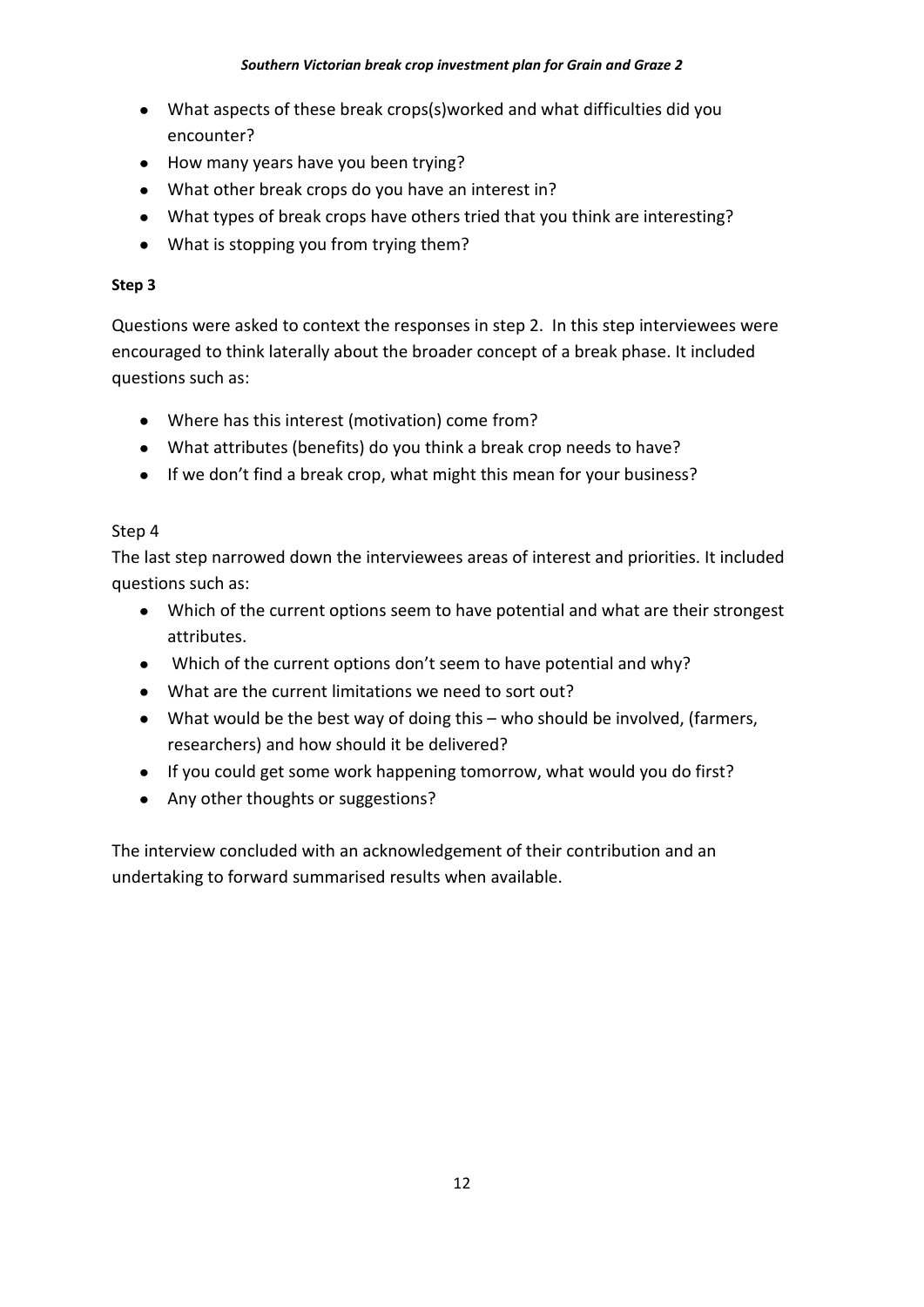## **Appendix 2: Summary of survey results (in rough order of popularity)**

Compilation of responses from interviewees. These are comments made rather than an exhaustive list of all the possible benefits, attributes and issues.

| <b>Break crop (either</b>     | Why used and attributes                                                                                                                                                                                                                                                                                                                                                                                                                                                                         | Issues to resolve to make it a more viable                                                                                                                                                                                                                                                                                                                                                                                                                                                                                                                                         |
|-------------------------------|-------------------------------------------------------------------------------------------------------------------------------------------------------------------------------------------------------------------------------------------------------------------------------------------------------------------------------------------------------------------------------------------------------------------------------------------------------------------------------------------------|------------------------------------------------------------------------------------------------------------------------------------------------------------------------------------------------------------------------------------------------------------------------------------------------------------------------------------------------------------------------------------------------------------------------------------------------------------------------------------------------------------------------------------------------------------------------------------|
| used or with                  |                                                                                                                                                                                                                                                                                                                                                                                                                                                                                                 | or attractive option in the future                                                                                                                                                                                                                                                                                                                                                                                                                                                                                                                                                 |
| potential to be               |                                                                                                                                                                                                                                                                                                                                                                                                                                                                                                 |                                                                                                                                                                                                                                                                                                                                                                                                                                                                                                                                                                                    |
| used in the future)           |                                                                                                                                                                                                                                                                                                                                                                                                                                                                                                 |                                                                                                                                                                                                                                                                                                                                                                                                                                                                                                                                                                                    |
|                               |                                                                                                                                                                                                                                                                                                                                                                                                                                                                                                 |                                                                                                                                                                                                                                                                                                                                                                                                                                                                                                                                                                                    |
| <b>Faba beans</b>             | Nitrogen input<br>$\bullet$<br>Ryegrass control by allowing use<br>٠<br>of different herbicide groups<br>Enables crop topping<br>$\bullet$<br>Achieves very good results in drier<br>$\bullet$<br>years<br>Has feed value in a mixed<br>$\bullet$<br>operation (system fit)<br>Comparable gross margin to<br>٠<br>canola in good years<br>Cereal root disease break<br>$\bullet$<br>Stubble grazing value with lambs<br>٠<br>Used in conjunction with canola<br>٠<br>(as the second year break) | Achieving adequate disease control,<br>$\bullet$<br>especially in wet years<br>Optimum time of sowing<br>٠<br>Optimum row spacing<br>$\bullet$<br>As a stand alone crop, not profitable in<br>٠<br>year of production<br>Quantify nitrogen deposition<br>$\bullet$<br>Soil amelioration effects and value to<br>$\bullet$<br>subsequent crops<br>Suitable varieties for the high rainfall zone<br>$\bullet$<br>Withholding periods of fungicides<br>$\bullet$<br>Reliability of production when different<br>٠<br>circumstances are encountered<br>Marketing of grain<br>$\bullet$ |
| Field peas, chick<br>peas     | Nitrogen input<br>$\bullet$<br>Ryegrass control by allowing use<br>$\bullet$<br>of different herbicide groups<br>Stubble hay is profitable<br>$\bullet$                                                                                                                                                                                                                                                                                                                                         | Understanding the nutrient balance and<br>$\bullet$<br>loss of N on hay removal<br>Poor yields if a dry finish<br>$\bullet$<br>Susceptibility to disease<br>Susceptibility to frost<br>٠                                                                                                                                                                                                                                                                                                                                                                                           |
| Short term legume<br>pastures | Excellent nitrogen input and<br>٠<br>ryegrass control<br>Excellent financial returns if used<br>$\bullet$<br>in conjunction with a profitable<br>livestock system<br>Returns less volatile than other<br>$\bullet$<br>break crops                                                                                                                                                                                                                                                               | Winter productivity if there is a late break<br>$\bullet$<br>Pasture & livestock management skills to<br>maximise returns<br>Paddock size and grazing management<br>٠                                                                                                                                                                                                                                                                                                                                                                                                              |
| <b>Lupins</b>                 | Ryegrass control<br>Can be grown successfully on well<br>$\bullet$<br>drained lighter country                                                                                                                                                                                                                                                                                                                                                                                                   | Variable yields(and profitability)<br>Difficult to handle stubble loads at sowing<br>٠<br>Unsuitable on heavier basalt soils<br>$\bullet$<br>Susceptibility to disease<br>٠<br>Difficulty in being able to apply sprays at<br>idea time due to weather conditions                                                                                                                                                                                                                                                                                                                  |
| Rye grass (for<br>fodder)     | Excellent ryegrass control because<br>$\bullet$<br>cutting enabling seed removal<br>٠                                                                                                                                                                                                                                                                                                                                                                                                           | Nutrient removal in the fodder<br>$\bullet$                                                                                                                                                                                                                                                                                                                                                                                                                                                                                                                                        |
| Cereal hay (for<br>fodder)    | Ability to spray top annual grasses<br>$\bullet$<br>Ability to cut enabling seed<br>٠<br>removal<br>Ability to cut and then sow barley                                                                                                                                                                                                                                                                                                                                                          | Nutrient removal in the fodder                                                                                                                                                                                                                                                                                                                                                                                                                                                                                                                                                     |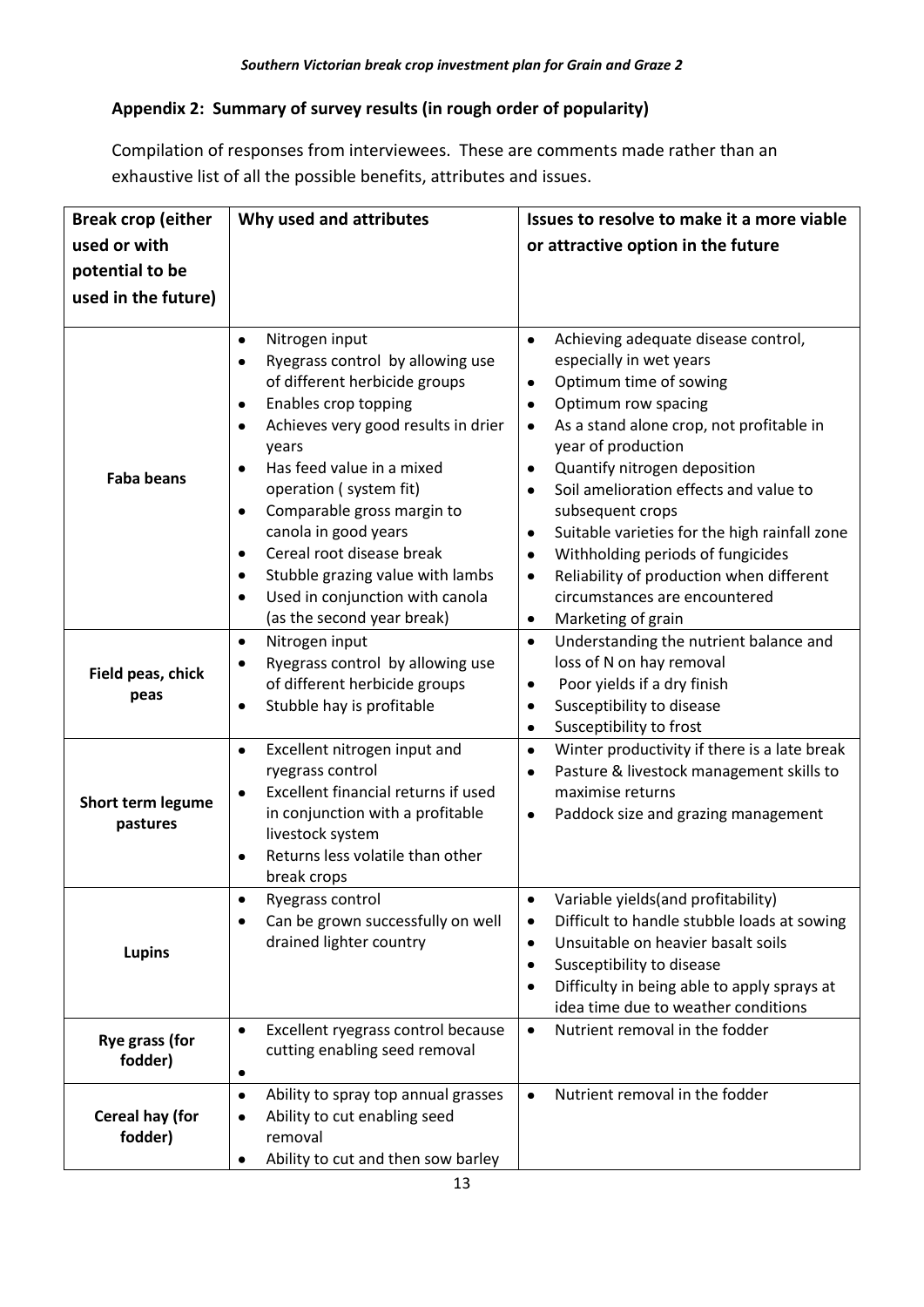|                   | late to take through for grain,<br>giving 2 crops in one year. |                                                         |
|-------------------|----------------------------------------------------------------|---------------------------------------------------------|
|                   | Nitrogen input<br>$\bullet$                                    | Appropriate winter activity when used in a<br>$\bullet$ |
|                   | Ryegrass control<br>٠                                          | rotation                                                |
|                   | Long term effect on soil structure<br>٠                        | <b>Companion species</b><br>٠                           |
|                   | (water holding capacity of the soil)                           | Soil moisture depletion and nitrogen<br>٠               |
|                   | Provides 12 month feed for animal<br>$\bullet$                 | interaction                                             |
|                   | production                                                     | Lucerne is perceived to be a difficult crop<br>٠        |
|                   | Can be oversown with winter                                    | to grow with specific management                        |
| Lucerne           | cereals to boost available fodder in                           | requirements to get it right eg herbicide               |
|                   | winter                                                         | use, pest control, variety, grazing                     |
|                   |                                                                | requirement                                             |
|                   |                                                                | Length of time in rotation<br>٠                         |
|                   |                                                                | Understanding of systems benefits and<br>٠              |
|                   |                                                                | costs                                                   |
|                   |                                                                | Management on raised beds<br>٠                          |
|                   | Low cost to establish<br>$\bullet$                             | Impact on soil water balance<br>$\bullet$               |
|                   | Possible fit to oversow canola<br>$\bullet$                    | Effect on cereal root diseases<br>٠                     |
|                   | stubbles                                                       | Soil compaction from grazing<br>٠                       |
|                   | Provides fodder for grazing over<br>٠                          | Production in dry summer<br>٠                           |
|                   | summer                                                         |                                                         |
|                   | No apparent negative impact on<br>$\bullet$                    |                                                         |
| <b>Millet</b>     | subsequent crop when this was                                  |                                                         |
|                   | expected                                                       |                                                         |
|                   | Enables potential increase in<br>$\bullet$                     |                                                         |
|                   | whole farm stocking rate                                       |                                                         |
|                   | Increase ground cover over<br>٠                                |                                                         |
|                   | summer                                                         |                                                         |
|                   | Nitrogen input<br>$\bullet$                                    | Quantify nitrogen deposition<br>$\bullet$               |
|                   | Weed control<br>٠                                              | Soil compaction from grazing<br>٠                       |
|                   | Increase ground cover over<br>٠                                | Weed impact from grazing<br>٠                           |
|                   | summer                                                         |                                                         |
| <b>Mung beans</b> | Provides a second grain crop over                              |                                                         |
|                   | summer                                                         |                                                         |
|                   | Grain yield can cover the up-front<br>$\bullet$                |                                                         |
|                   | cost of production, so there were                              |                                                         |
|                   | added break crop benefits eg N,                                |                                                         |
|                   | disease, weeds etc                                             |                                                         |
|                   | Is an opportunistic summer crop<br>$\bullet$                   | Impact on soil water balance<br>$\bullet$               |
| Sorghum           | Provides ground cover and reduces<br>$\bullet$                 | Effect on cereal root diseases<br>$\bullet$             |
| $(+$ lab lab)     | wind erosion on lighter soils                                  | Soil compaction from grazing<br>$\bullet$               |
|                   | Provides grazing<br>$\bullet$                                  | Production in dry summer<br>$\bullet$                   |
|                   | De facto green manure crop<br>٠                                |                                                         |
| Lentils           | Possibly suitable for light sandy<br>$\bullet$                 | The full agronomy / management package<br>$\bullet$     |
|                   | country                                                        | (many unknowns)                                         |
| Vetch hay /       | Controlling cereal root disease<br>$\bullet$                   | $\bullet$<br>Broadleaf weed control options             |
| Serradella hay    | Nitrogen input                                                 | Crop nutrition requirements<br>$\bullet$                |
|                   | Ryegrass control by allowing use<br>٠                          | Benefit / cost analysis<br>٠                            |
|                   | of different herbicide groups                                  | Marketing of grain                                      |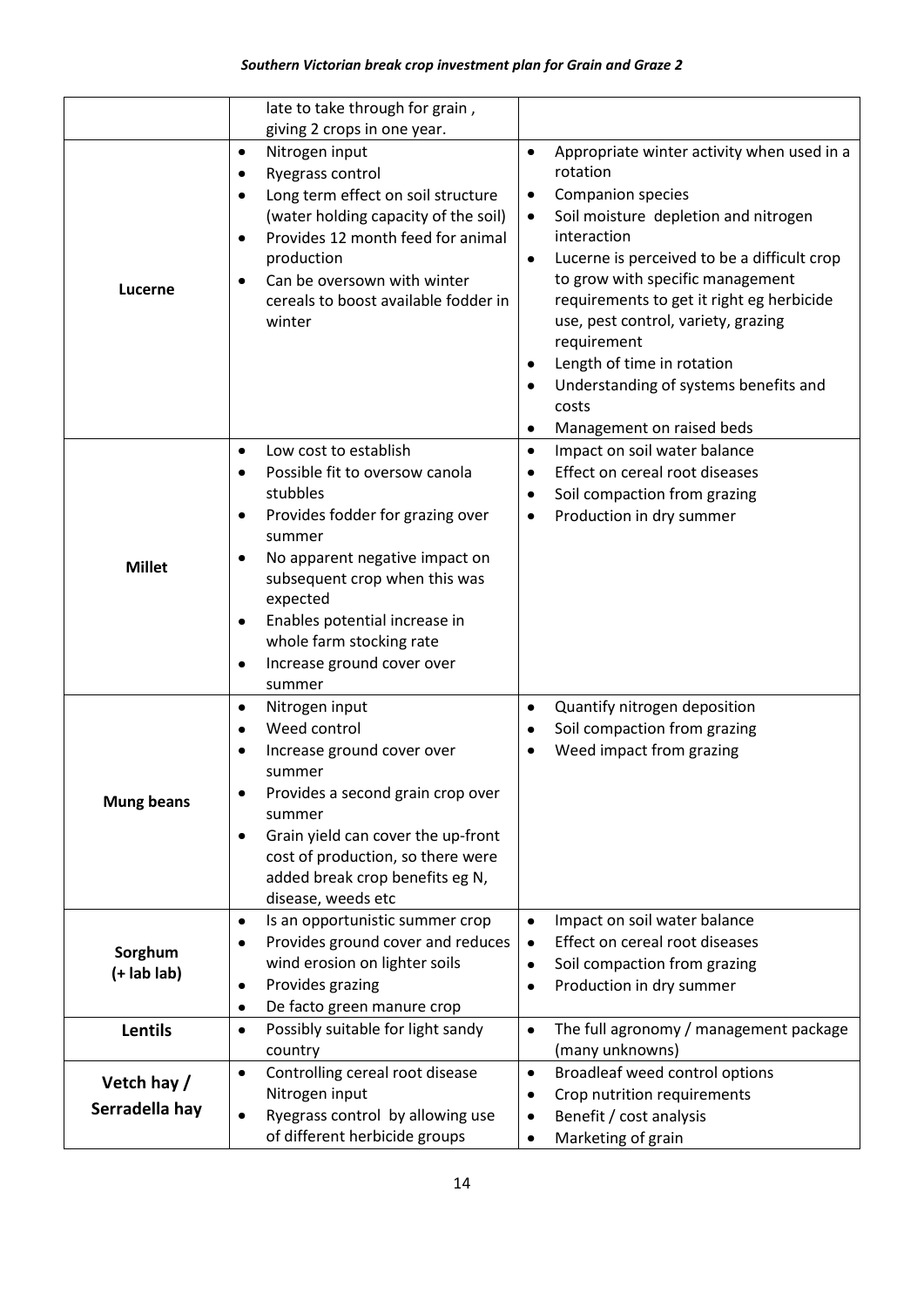| Fodder rape $+/-$<br>millet | Can be established immediately<br>pre or post the harvest of a winter<br>crop winter crop harvest<br>Provides potential year long<br>٠<br>grazing | Broadleaf weed control<br>Effect on cereal root diseases<br>$\bullet$<br>Soil water balance<br>Nitrogen balance<br>Sowing into heavy stubble loads |
|-----------------------------|---------------------------------------------------------------------------------------------------------------------------------------------------|----------------------------------------------------------------------------------------------------------------------------------------------------|
|                             |                                                                                                                                                   |                                                                                                                                                    |
|                             |                                                                                                                                                   |                                                                                                                                                    |
|                             | Second 'kill' spray in Spring                                                                                                                     |                                                                                                                                                    |
|                             | Utilizes summer rain                                                                                                                              |                                                                                                                                                    |
|                             | Increase ground cover over                                                                                                                        |                                                                                                                                                    |
|                             | summer                                                                                                                                            |                                                                                                                                                    |